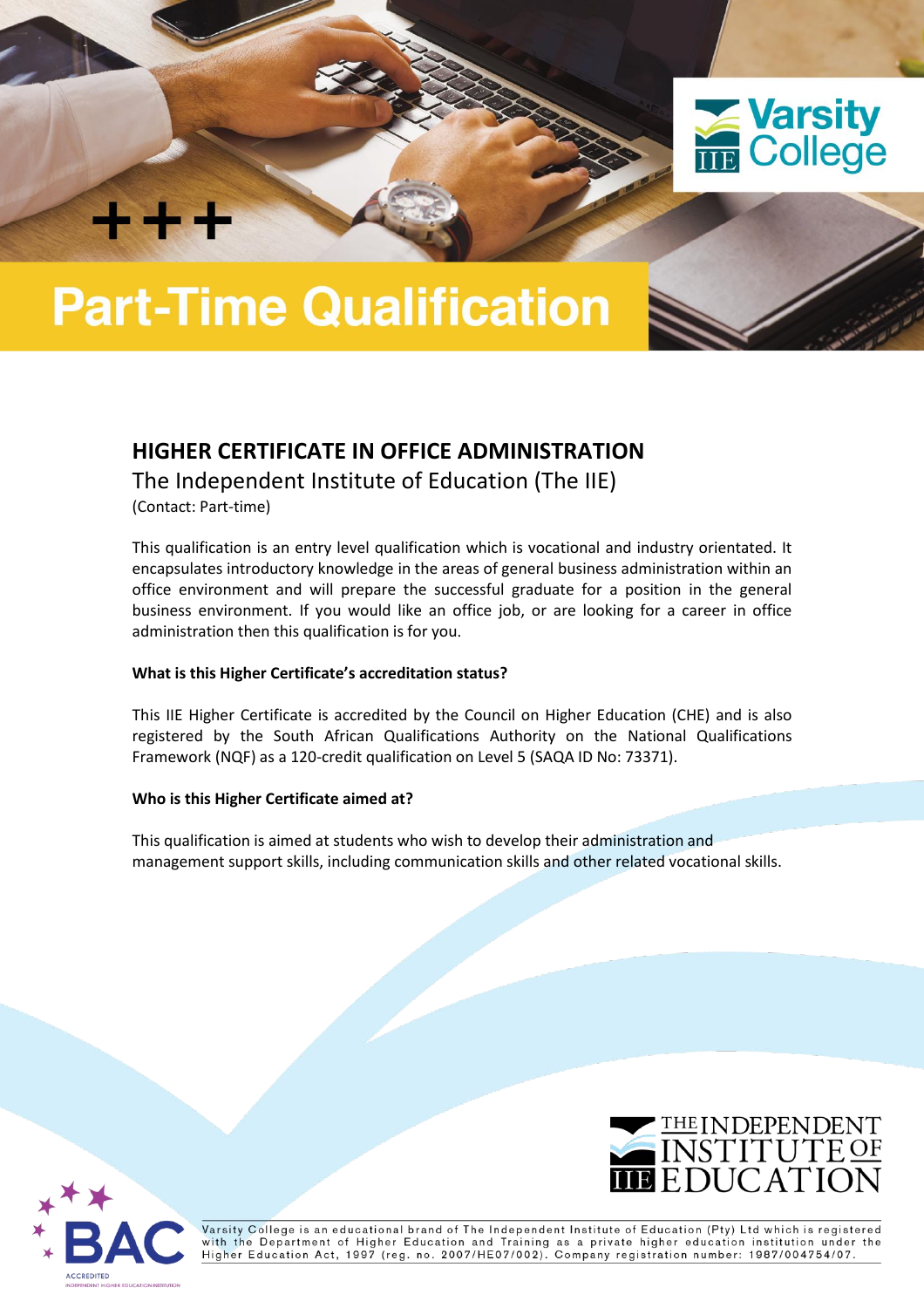# **What entry requirements will I need to study this Higher Certificate?**

| <b>Minimum</b>       |                                                                                        | <b>English</b> | <b>Notes</b>                                                                   |  |  |  |
|----------------------|----------------------------------------------------------------------------------------|----------------|--------------------------------------------------------------------------------|--|--|--|
| <b>Admission</b>     | NSC: HC pass                                                                           | 30%            |                                                                                |  |  |  |
| <b>Requirements</b>  | with                                                                                   |                |                                                                                |  |  |  |
|                      | NC(V): HC                                                                              | 40%            |                                                                                |  |  |  |
|                      | pass                                                                                   |                |                                                                                |  |  |  |
|                      | SC:                                                                                    | 33.3%          |                                                                                |  |  |  |
|                      | Endorsement                                                                            |                |                                                                                |  |  |  |
|                      | - none                                                                                 |                |                                                                                |  |  |  |
|                      | $SC(a)$ : HC                                                                           |                | A minimum of 30% in LOLT in NSC/SC(a) OR with a min. of                        |  |  |  |
|                      | pass with                                                                              | 33.3% in SC    |                                                                                |  |  |  |
|                      | International                                                                          |                | A SAQA Evaluation Certificate with NSC L4 equivalence with                     |  |  |  |
|                      |                                                                                        |                | at least 30% or equivalent for English.                                        |  |  |  |
|                      |                                                                                        |                | Refer to the International Admissions Spreadsheet                              |  |  |  |
| <b>Senate</b>        | Mature Age Exemption                                                                   |                | Candidates must have attempted the Senior                                      |  |  |  |
| <b>Discretionary</b> |                                                                                        |                | Certificate or equivalent, attained the age of 23                              |  |  |  |
| <b>Admissions</b>    |                                                                                        |                | before or during the first year of registration with                           |  |  |  |
|                      |                                                                                        |                | three years' work experience and proven ability                                |  |  |  |
|                      |                                                                                        |                | relating to the proposed programme as well as                                  |  |  |  |
|                      |                                                                                        |                | adequate communication skills; OR Candidates                                   |  |  |  |
|                      |                                                                                        |                | must have attained the age of 45 before or during                              |  |  |  |
|                      | <b>Recognition of Prior</b><br>Learning (RPL)                                          |                | the first year of registration.                                                |  |  |  |
|                      |                                                                                        |                | Where candidates do not satisfy the formal                                     |  |  |  |
|                      |                                                                                        |                | admission requirements for this qualification, The                             |  |  |  |
|                      |                                                                                        |                | IIE may consider an admission application in                                   |  |  |  |
|                      |                                                                                        |                | terms of the Credit Accumulation and Transfer,                                 |  |  |  |
|                      |                                                                                        |                | Recognition of Prior Learning and Qualification<br>Completion Policy (IIE010). |  |  |  |
|                      | <b>General Education</b>                                                               |                | Candidates with a GED qualification may be                                     |  |  |  |
|                      | Development (GED) -<br>An USA qualification<br>developed by the<br>American Council on |                | admitted if they have a SAQA Evaluation                                        |  |  |  |
|                      |                                                                                        |                | Certificate with NSC L4 equivalence as well as                                 |  |  |  |
|                      |                                                                                        |                | NBT: AQL results and have obtained a score of at                               |  |  |  |
|                      |                                                                                        |                | least 37 for Academic Literacy (AL) and a score of                             |  |  |  |
|                      | Education (ACE)                                                                        |                | at least 37 for Quantitative Literacy (QL).                                    |  |  |  |
|                      | <b>OQSF Qualifications</b>                                                             |                | Candidates with an OQSF Level 5 or N4-N6                                       |  |  |  |
|                      |                                                                                        |                | qualifications or combination of N3 and SC                                     |  |  |  |
|                      |                                                                                        |                | subjects, or an NSC (FET Colleges) with N3                                     |  |  |  |
|                      |                                                                                        |                | subjects may be admitted to Higher Certificate                                 |  |  |  |
|                      |                                                                                        |                | Studies.                                                                       |  |  |  |
|                      |                                                                                        |                |                                                                                |  |  |  |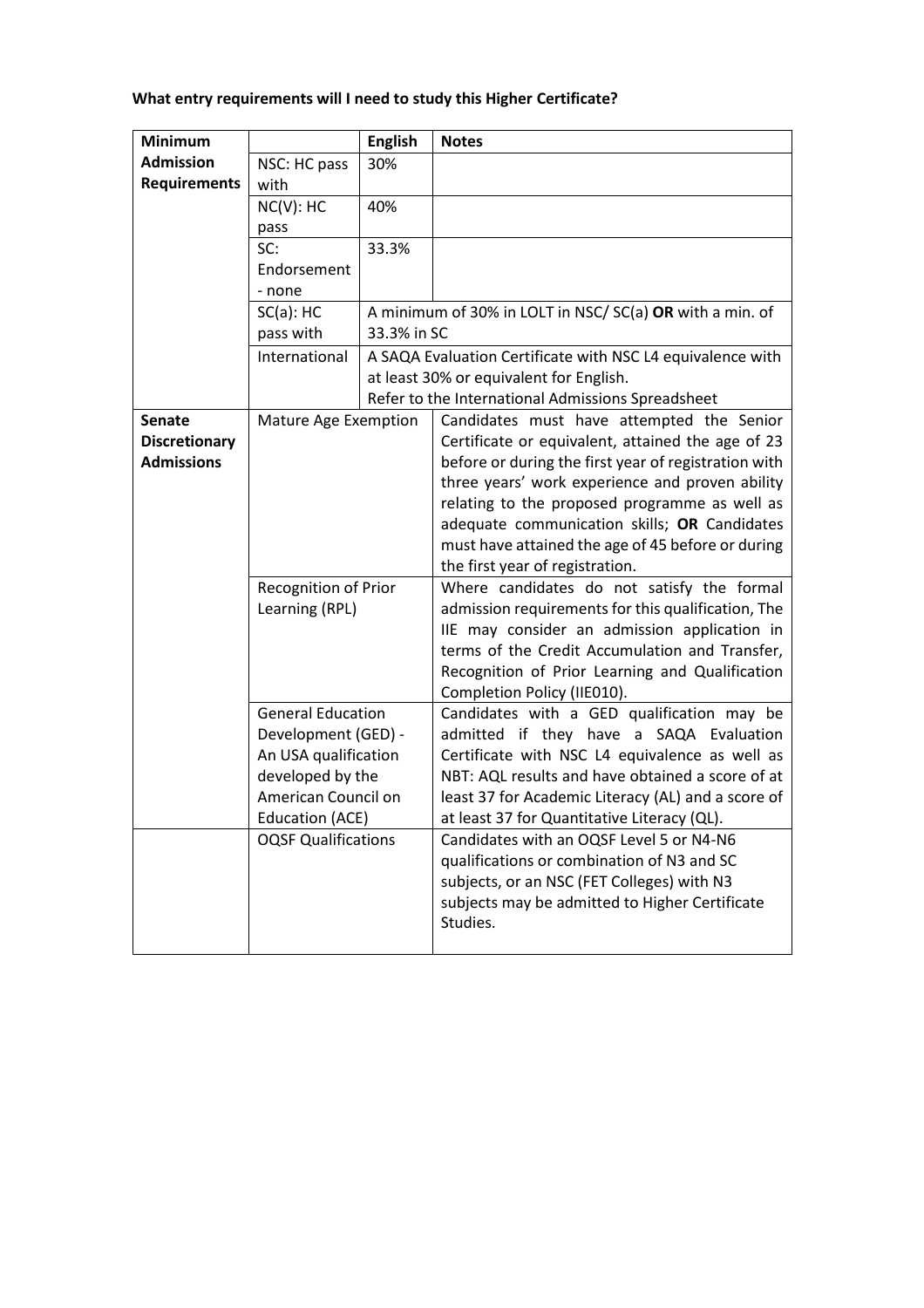#### **What is The Teaching and Learning Strategy of The IIE's Varsity College, and how will it help prepare me for the 21st century working world?**

Our teaching and learning approach is based on active learning which enables us to focus on the skills you need to succeed in the New World. This way, the student is at the centre of learning. Academic life, we believe, should be as relevant and participative as possible – a dynamic, two-way exchange. This enables students to:

- Engage with subject material
- Build understanding
- Develop critical thinking and problem-solving skills for the 21st Century workforce.

This collaborative approach teaches you how to think, and to ask questions; the right questions. We call it New World Thinking.

Our active learning approach is structured as a blend between online and face-2-face lectures. This allows us to take learning beyond the confines of the lecture room. Our Learning Management System called VCLearn enables this blend and affords you a range of approaches to teaching and learning, and resources that are designed to promote self-organised learning and thought leadership.

#### **How is this Higher Certificate structured?**

The IIE Higher Certificate in Office Administration is an 18-month programme and consists of 8 modules. This qualification is offered via the part time contact mode of delivery. Students will be required to complete various forms of assessments and activities, with final assessments being written at the end of the semester. Please engage with your consultant for the full qualification fee.

Please note that in line with academic practice, The IIE's curriculum is annually reviewed thus changes may occur in module structure and sequence in order to ensure that the qualification remains relevant. The exit level outcomes of the programme do not change. Registered students receive an updated programme curriculum on an annual basis.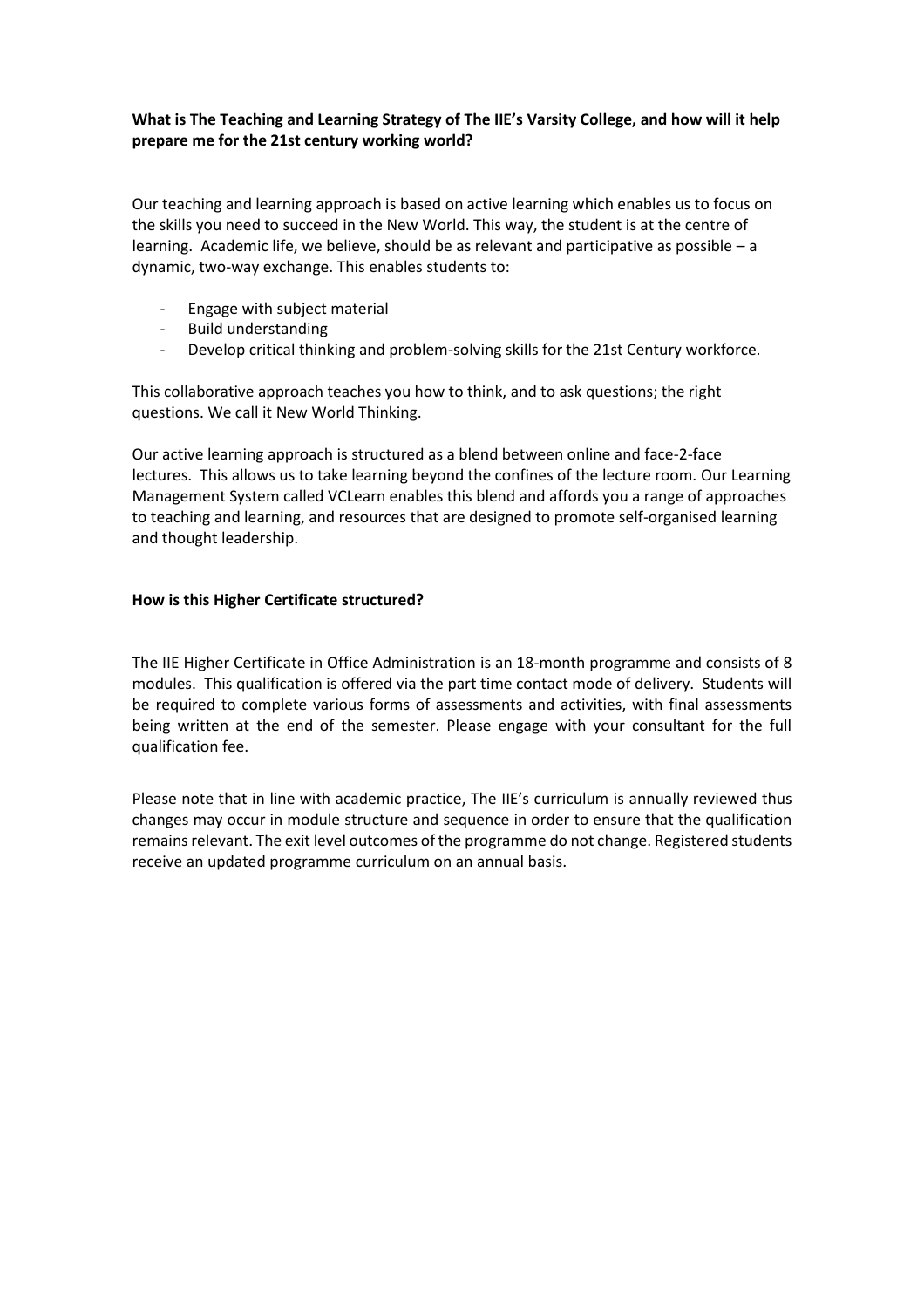#### **What will I study in this Higher Certificate?**

#### **CURRICULUM FOR STUDENTS STARTING IN 2021**

#### **Year 1**

| <b>Module</b>                                     | <b>NQF Level</b> | <b>Credit Value</b> |  |  |  |  |
|---------------------------------------------------|------------------|---------------------|--|--|--|--|
| Semester 1                                        |                  |                     |  |  |  |  |
| Quantitative Thinking and<br>Techniques IQTT5111p | 5                | 15                  |  |  |  |  |
| Digital and Academic<br>Literacies DIAL5111p      | 5                | 15                  |  |  |  |  |
| Office Administration 1A<br>OFAD5111p             | 5                | 15                  |  |  |  |  |
| Semester 2                                        |                  |                     |  |  |  |  |
| End User Computing (C)<br>ENUC5112p               | 5                | 15                  |  |  |  |  |
| <b>Office Administration 1B</b><br>OFAD5112p      | 5                | 15                  |  |  |  |  |
| <b>Business Management 1B</b><br><b>BUSM5112p</b> | 5                | 15                  |  |  |  |  |

#### **Year 2**

| <b>Module</b>                                 | <b>NQF Level</b> | <b>Credit Value</b> |  |  |
|-----------------------------------------------|------------------|---------------------|--|--|
| Semester 1                                    |                  |                     |  |  |
| Introduction to Public<br>Relations INPR5111p |                  |                     |  |  |
| Work Integrated Learning<br>XCOA5129p         |                  |                     |  |  |

#### **Work Integrated Learning (WIL)**

The aim of this practical component is to provide students with the opportunity to apply their skills and knowledge covered in the theoretical modules of this programme to different areas of law. A series of practical individual and group tasks, all of which form part of a Portfolio of Evidence (PoE), need to be completed for this practical component of the programme.

Students must complete the Work Integrated Learning component to achieve the graduation requirements of this programme.

#### **What must I pass in order to graduate with this Higher Certificate?**

In order to be awarded this qualification, you must have achieved a minimum final year mark of fifty percent (50%) for each module on the programme; and have met all the Work Integrated Learning requirements, where applicable.

#### **How long do I have to complete this qualification?**

Students have a maximum of 3 years to complete this qualification.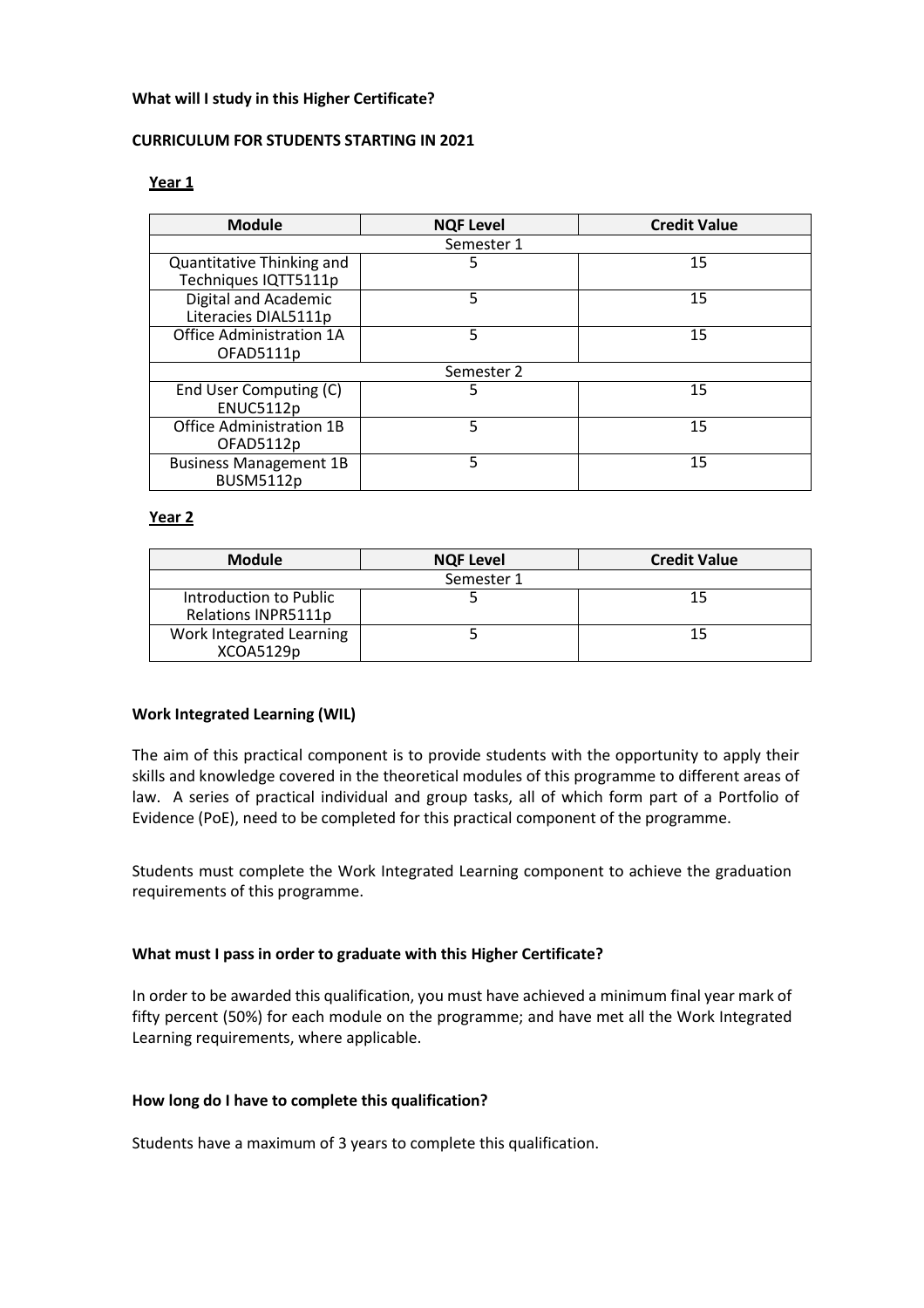#### **With what qualification will I graduate?**

You will graduate with The IIE Higher Certificate in Office Administration

#### **Career opportunities: what employment opportunities can I pursue after I have completed this Higher Certificate?**

After completion of this IIE qualification you can pursue a career as a:

- Sales administrator
- Office administrator
- Personal assistant
- Receptionist
- Data-capturer
- Administrator
- Admin clerk or secretary.

#### **Website for you to visit:**

<https://www.opsa.org.za/> <https://www.pnet.co.za/jobs/Admin-Office-Support-Services.html> <http://www.saspa.co.za/> <https://www.chartsec.co.za/>

#### HCOA 2021 V2 15 OCTOBER

*Disclaimer: Please note that this fact sheet is accurate at the time of publication. The Independent Institute of Education (The IIE) reserves the right to alter any of the content prior to commencement of registration due to changes in regulation, policy, market requirements or any other valid reason.* 



#### **British Accreditation Council**

The IIE is not only accredited in South Africa but its dedication to providing quality education also led to it being accredited by the British Accreditation Council (BAC) in 2014. The British Accreditation Council is an independent authority in the United Kingdom that accredits private providers globally, including Greece, Switzerland, Singapore, India, Mauritius and the United Arab Emirates. In 2017 The IIE had its accreditation status confirmed by the BAC as an Independent Higher Education Institution confirming our confidence in the international comparability of our standards.

"South African students need to know, when they select a private higher education institution,